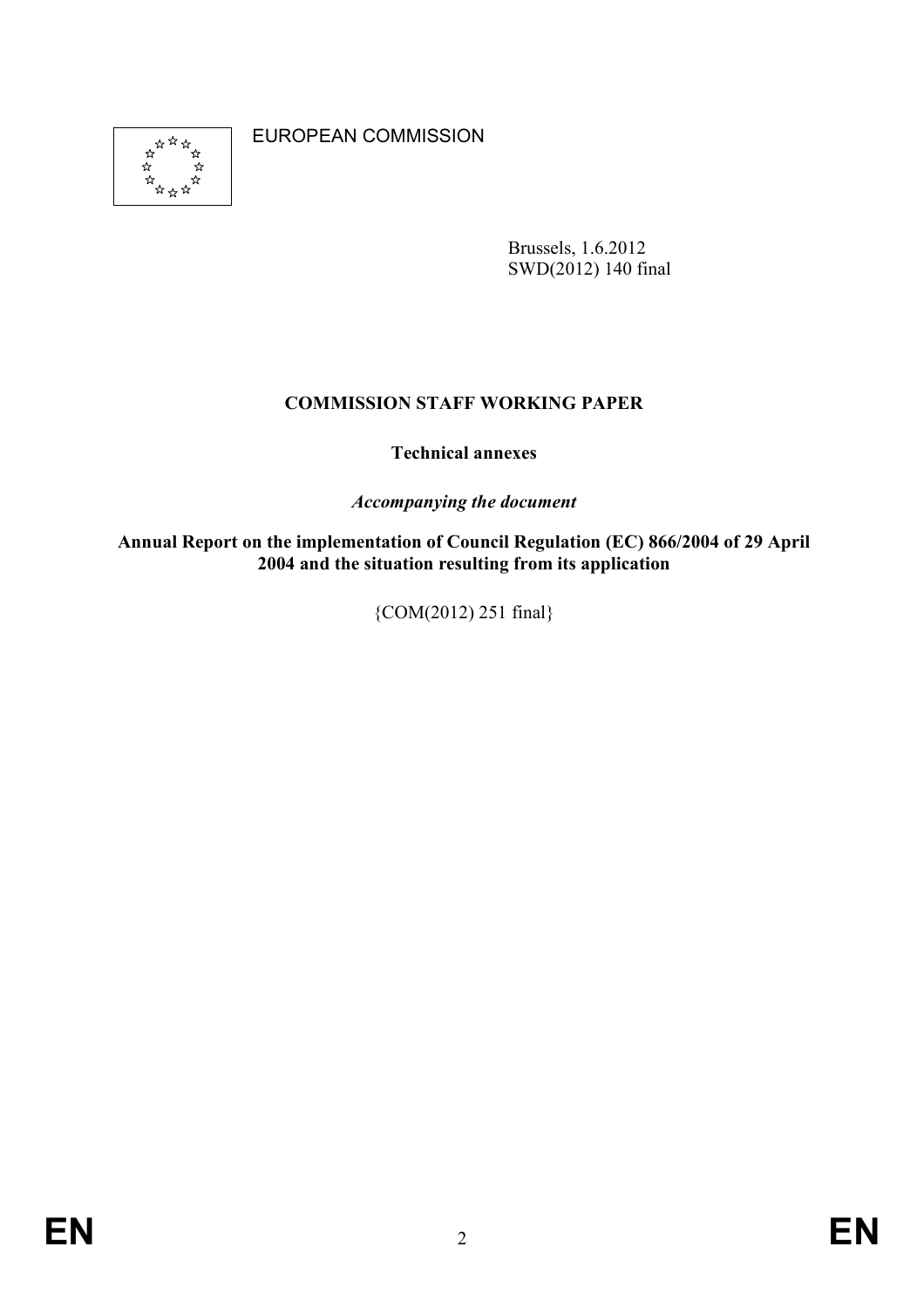## **Annex I:**

| Overview table summarising the monthly reports of the Turkish Cypriot Chamber of Commerce according to Article 8 of Commission |  |  |  |  |  |
|--------------------------------------------------------------------------------------------------------------------------------|--|--|--|--|--|
| <b>Regulation in EUR with electricity</b>                                                                                      |  |  |  |  |  |

| <b>Traded Products</b>                    | Jan            | Feb            | Mar            | Apr            | May      | Jun            | Jul          | Aug            | Sept           | Oct       | <b>Nov</b>     | Dec       | Total        |
|-------------------------------------------|----------------|----------------|----------------|----------------|----------|----------------|--------------|----------------|----------------|-----------|----------------|-----------|--------------|
| Aluminium/PVC Products                    | 5,849          | 6,596          | 3,676          | 44,948         | 15,058   | 7.991          | 16,822       | 4,625          | 2,212          | 4,008     | 4,356          | 11,141    | 127,282      |
| Live Animals/Animal products (fresh fish) | 56,088         | 66,527         | 135,010        | 78,087         | 103,742  | 112,868        | 90,002       | 53,305         | 97,641         | 85,822    | 81,813         | 62,153    | 1,023,057    |
| Building/Articles of Stone                | 113,128        | 76,274         | 24,831         | 79,937         | 25,845   | 68,091         | 56,336       | 30,501         | 19,818         | 56,859    | 39,086         | 38,739    | 629,445      |
| Ceramic products/refractory goods         | 10,754         | $\theta$       | 800            | $\Omega$       | $\Omega$ | 7.318          | 27,424       | 4,428          | 8,877          | 6,771     | 8,519          | 1,690     | 76,580       |
| <b>Chemical Products</b>                  | 12,507         | 10,478         | 22,745         | 10,325         | 14,434   | 17,340         | 5,126        | 4,268          | 7,307          | 9,459     | 4,982          | 5,260     | 124,232      |
| Electricity                               |                |                |                |                |          |                | 4,462,536    | 7,107,885      | 6,728,248      | 1,680,099 | 2,529,425      | 1,577,582 | 24,085,775   |
| Earth and stone                           | $\theta$       | 8,088          | 75             | $\theta$       | 4,000    | $\theta$       | $\theta$     | $\overline{0}$ | 1,287          | 740       | $\overline{0}$ | $\theta$  | 14,190       |
| Electronic Equipment                      | $\Omega$       | $\theta$       | $\theta$       | $\theta$       | $\theta$ | $\Omega$       | $\theta$     | $\mathbf{0}$   | $\theta$       | $\Omega$  | $\Omega$       | $\Omega$  | $\mathbf{0}$ |
| Glass and glassware                       | 300            | 1.370          | 1.450          | 1.776          | 4,471    | 535            | 267          | $\mathbf{0}$   | $\overline{0}$ | 142       | 150            | 598       | 11.060       |
| Handicraft products                       | 366            | 1,272          | 935            | 7,361          | 2.342    | 2.230          | 3,572        | $\mathbf{0}$   | 2,878          | 1.480     | 1.018          | $\Omega$  | 23,454       |
| Iron/Steel                                | 3,282          | 3,563          | 3,261          | 3,085          | 4,449    | 420            | 8,563        | 7,724          | $\overline{0}$ | 5,420     | 380            | 1,556     | 41,702       |
| Miscallenous/Manufactured articles        | 7,024          | 7,756          | 13,963         | 12,587         | 22,156   | 13,137         | 16,460       | 15,974         | 12,976         | 20,707    | 11,286         | 7,725     | 161,751      |
| Paintings                                 | $\Omega$       | $\theta$       | $\theta$       | $\theta$       | 200      | $\theta$       | $\theta$     | $\theta$       | $\theta$       | $\Omega$  | $\theta$       | $\theta$  | 200          |
| Paper Products                            | 3,600          | 1,200          | 1,320          | 3,000          | $\theta$ | 3,870          | 5,400        | 2,190          | 4,790          | 7,459     | 7,750          | 8,490     | 49,069       |
| Pastrycooks' products                     | $\Omega$       | $\Omega$       | $\theta$       | 1,200          | $\Omega$ | $\Omega$       | $\Omega$     | $\theta$       | 14,000         | $\Omega$  | $\theta$       | $\Omega$  | 15,200       |
| <b>Plastic Products</b>                   | 76,826         | 81,913         | 77,595         | 77,943         | 94,265   | 106,141        | 112,501      | 90,815         | 107,702        | 83,383    | 76,593         | 79,349    | 1,065,026    |
| Pre-fabricated buildings                  | $\theta$       | $\theta$       | $\theta$       | $\theta$       | $\theta$ | $\Omega$       | $\theta$     | $\theta$       | $\overline{0}$ | $\Omega$  | $\overline{0}$ | $\theta$  | $\mathbf{0}$ |
| <b>Prepared Foodstuffs</b>                | $\overline{0}$ | 17             | $\theta$       | 300            | $\theta$ | 917            | $\theta$     | $\mathbf{0}$   | $\overline{0}$ | $\theta$  | $\overline{0}$ | $\theta$  | 1,234        |
| Printed Books, newspapers etc.            | $\theta$       | $\theta$       | $\theta$       | $\theta$       | $\theta$ | $\theta$       | $\theta$     | $\mathbf{0}$   | $\overline{0}$ | $\Omega$  | $\theta$       | $\theta$  | $\mathbf{0}$ |
| Raw metal                                 | 156,572        | 188,569        | 94,262         | 228,174        | 100,758  | 106,717        | 19,592       | 37,639         | 63,403         | 44,777    | 31,198         | 75,228    | 1,146,889    |
| Saddlery and Harness                      | $\overline{0}$ | $\overline{0}$ | $\overline{0}$ | $\overline{0}$ | $\theta$ | $\overline{0}$ | $\mathbf{0}$ | $\mathbf{0}$   | $\overline{0}$ | $\theta$  | $\overline{0}$ | $\theta$  | $\bf{0}$     |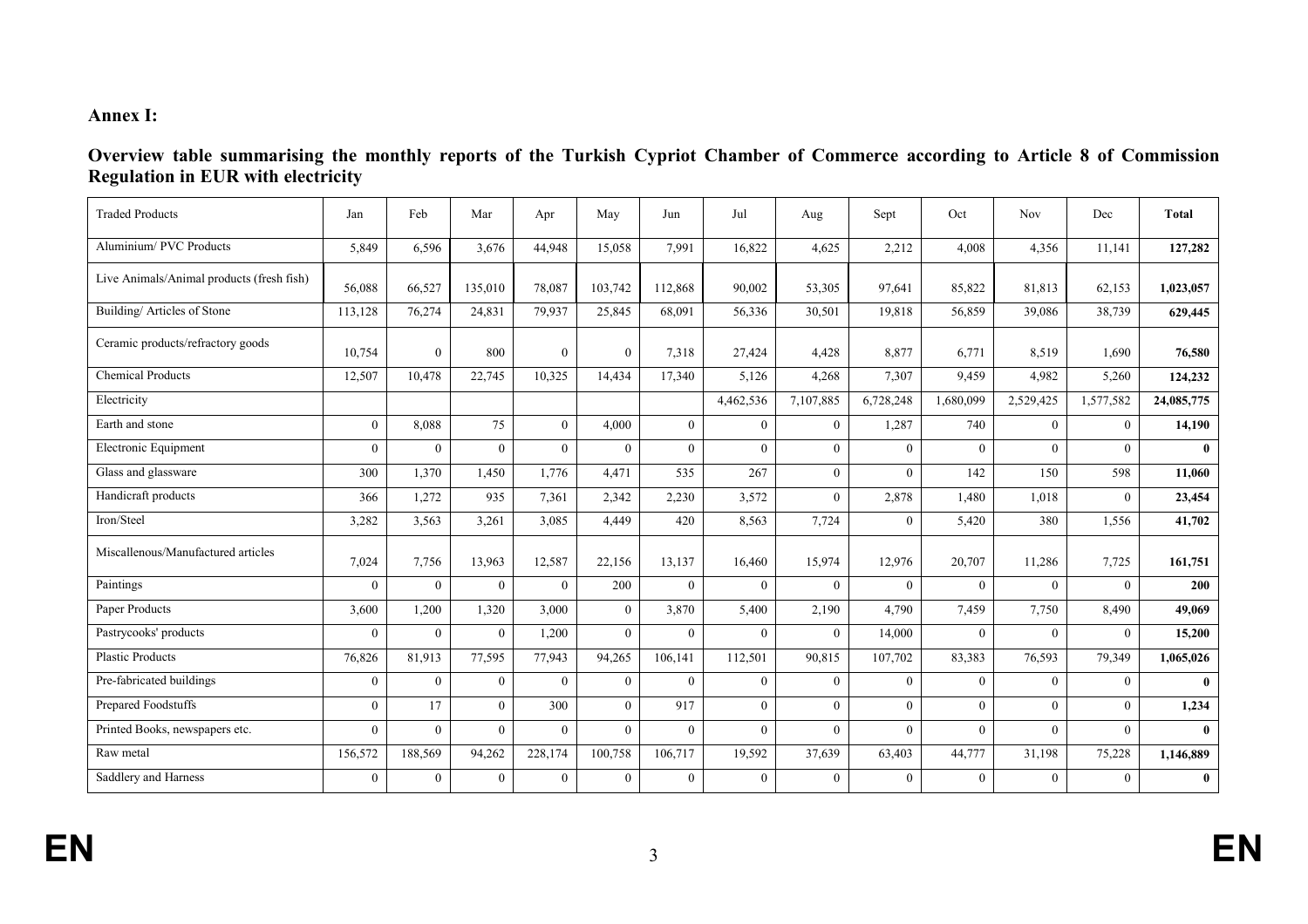| Textile articles                   | 3,000   | 12,300   | 3,400   | 14,580  | .360     | 7.100   | .560      | .680      | 18,800    | 50,500    | 19.500    | 16,500    | 150,280    |
|------------------------------------|---------|----------|---------|---------|----------|---------|-----------|-----------|-----------|-----------|-----------|-----------|------------|
| Vegetable residues and by-products |         | 2,290    |         | 2,288   | $\theta$ | 2.460   | 3,724     | 128       | 15,596    | 1,500     | 254       | 12,748    | 40,988     |
| Vegetables                         | 2,825   | 5,112    | 4,455   | 250     | 13,715   | 77.987  | 66,509    | 32,065    | 2,500     | 19,250    | 53,284    | 26,559    | 304,510    |
| Water Storage/heating              |         | $\Omega$ |         |         | $\Omega$ |         |           | $\Omega$  |           |           |           |           | 0          |
| Wood                               |         | 0        |         |         |          |         |           |           |           | 124       | .500      |           | 1,624      |
| Wooden products/furniture          | 30,847  | 30,358   | 26,563  | 37,327  | 33,717   | 25,433  | 24,990    | 23,137    | 22.702    | 16,703    | 15,787    | 20,507    | 308,070    |
| Total in $\epsilon$                | 482,968 | 503,684  | 414,340 | 603.167 | 440.513  | 560,556 | 4,921,383 | 7,416,362 | 7,130,737 | 2,095,202 | 2,886,880 | 1,945,824 | 29,402,577 |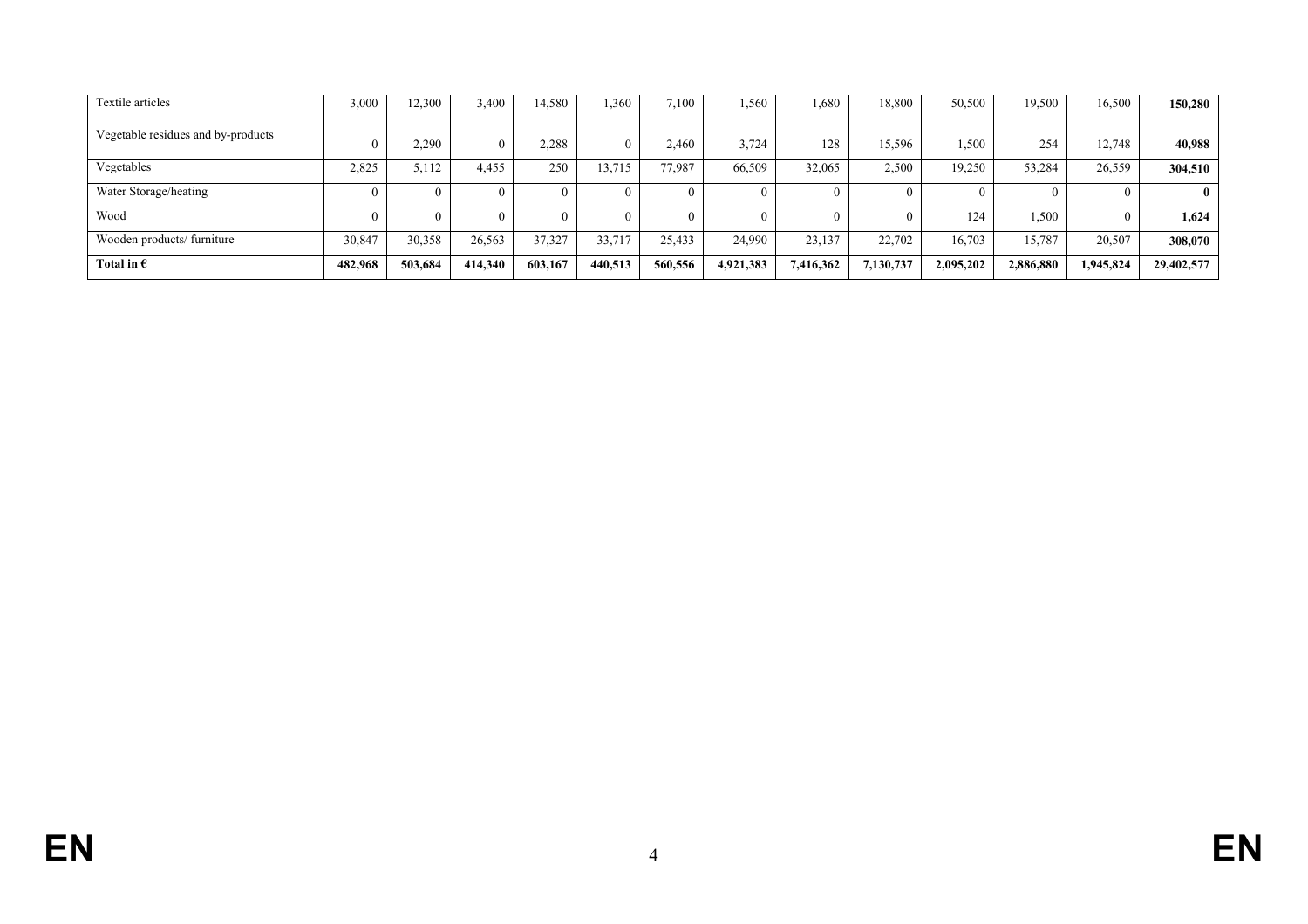#### **Overview table summarising the monthly reports of the Turkish Cypriot Chamber of Commerce according to Article 8 of Commission Regulation in EUR without electricity**

| <b>Traded Products</b>                    | Jan            | Feb              | Mar            | Apr            | May            | Jun              | Jul            | Aug            | Sept           | Oct            | <b>Nov</b>     | Dec          | Total        |
|-------------------------------------------|----------------|------------------|----------------|----------------|----------------|------------------|----------------|----------------|----------------|----------------|----------------|--------------|--------------|
| Aluminium/PVC Products                    | 5,849          | 6,596            | 3,676          | 44,948         | 15,058         | 7,991            | 16,822         | 4,625          | 2,212          | 4,008          | 4,356          | 11.141       | 127,282      |
| Live Animals/Animal products (fresh fish) | 56,088         | 66,527           | 135,010        | 78,087         | 103,742        | 112,868          | 90,002         | 53,305         | 97,641         | 85,822         | 81,813         | 62,153       | 1,023,057    |
| Building/Articles of Stone                | 113,128        | 76,274           | 24,831         | 79,937         | 25,845         | 68,091           | 56,336         | 30,501         | 19,818         | 56,859         | 39,086         | 38,739       | 629,445      |
| Ceramic products/refractory goods         | 10,754         | $\mathbf{0}$     | 800            | $\overline{0}$ | $\mathbf{0}$   | 7,318            | 27,424         | 4,428          | 8,877          | 6,771          | 8,519          | 1,690        | 76,580       |
| <b>Chemical Products</b>                  | 12,507         | 10,478           | 22,745         | 10,325         | 14,434         | 17,340           | 5,126          | 4,268          | 7,307          | 9,459          | 4,982          | 5,260        | 124,232      |
| Earth and stone                           | $\overline{0}$ | 8,088            | 75             | $\overline{0}$ | 4,000          | $\overline{0}$   | $\overline{0}$ | $\overline{0}$ | 1,287          | 740            | $\overline{0}$ | $\mathbf{0}$ | 14,190       |
| Electronic Equipment                      | $\mathbf{0}$   | $\mathbf{0}$     | $\Omega$       | $\mathbf{0}$   | $\mathbf{0}$   | $\mathbf{0}$     | $\theta$       | $\overline{0}$ | $\overline{0}$ | $\theta$       | $\mathbf{0}$   | $\theta$     | $\mathbf{0}$ |
| Glass and glassware                       | 300            | 1,370            | 1,450          | 1,776          | 4,471          | 535              | 267            | $\Omega$       | $\overline{0}$ | 142            | 150            | 598          | 11,060       |
| Handicraft products                       | 366            | 1,272            | 935            | 7,361          | 2,342          | 2,230            | 3,572          | $\theta$       | 2,878          | 1,480          | 1,018          | $\theta$     | 23,454       |
| Iron/Steel                                | 3,282          | 3,563            | 3,261          | 3,085          | 4,449          | 420              | 8,563          | 7,724          | $\overline{0}$ | 5,420          | 380            | 1,556        | 41,702       |
| Miscallenous/Manufactured articles        | 7,024          | 7,756            | 13,963         | 12,587         | 22,156         | 13,137           | 16,460         | 15,974         | 12,976         | 20,707         | 11,286         | 7,725        | 161,751      |
| Paintings                                 | $\mathbf{0}$   | $\boldsymbol{0}$ | $\Omega$       | $\theta$       | 200            | $\mathbf{0}$     | $\overline{0}$ | $\theta$       | $\overline{0}$ | $\theta$       | $\mathbf{0}$   | $\Omega$     | 200          |
| Paper Products                            | 3,600          | 1,200            | 1,320          | 3,000          | $\overline{0}$ | 3,870            | 5,400          | 2,190          | 4,790          | 7,459          | 7,750          | 8,490        | 49,069       |
| Pastrycooks' products                     | $\mathbf{0}$   | $\boldsymbol{0}$ | $\overline{0}$ | 1,200          | $\mathbf{0}$   | $\boldsymbol{0}$ | $\overline{0}$ | $\overline{0}$ | 14,000         | $\overline{0}$ | $\mathbf{0}$   | $\theta$     | 15,200       |
| <b>Plastic Products</b>                   | 76,826         | 81,913           | 77,595         | 77,943         | 94,265         | 106,141          | 112,501        | 90,815         | 107,702        | 83,383         | 76,593         | 79,349       | 1,063,187    |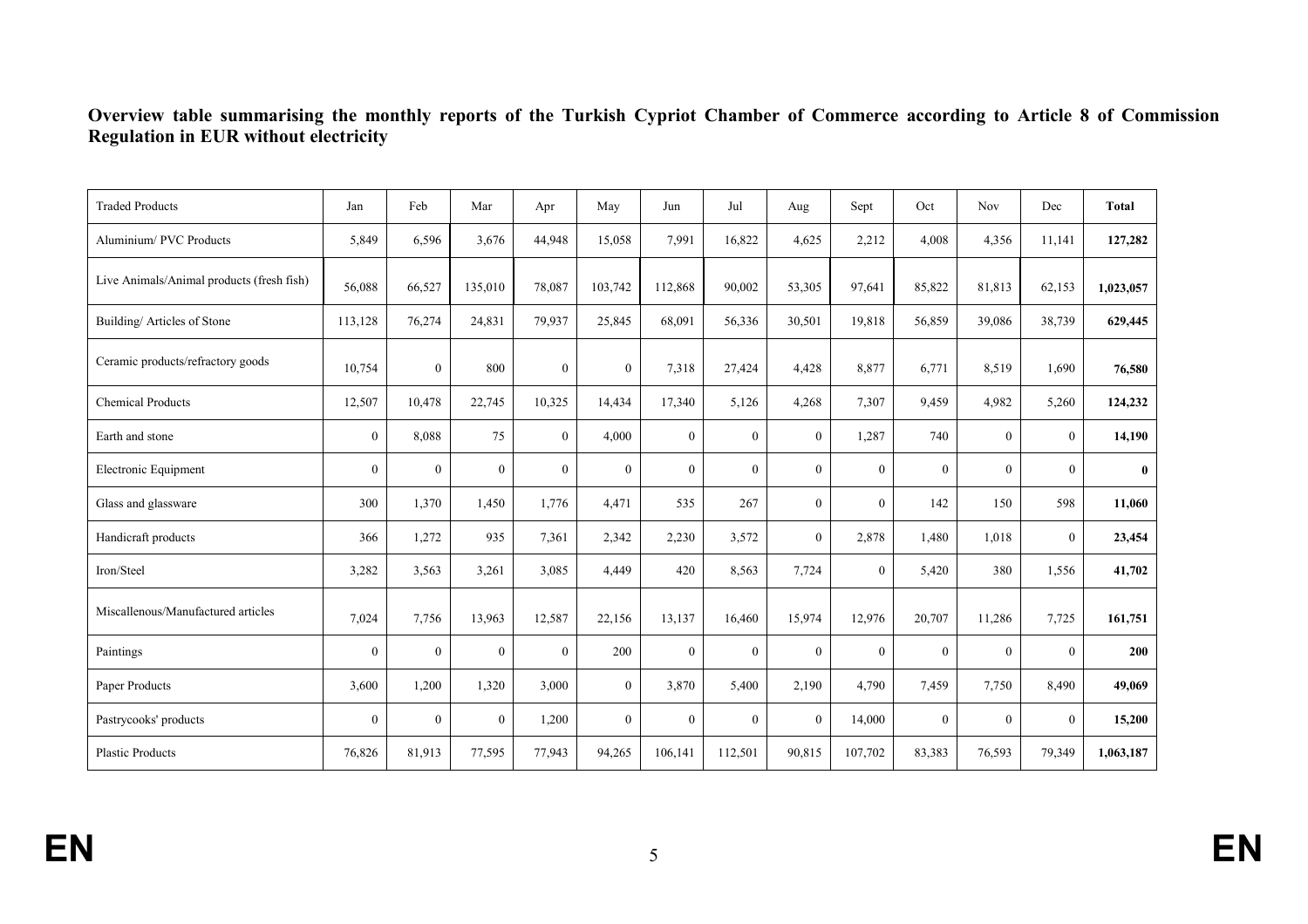| Pre-fabricated buildings                  | $\boldsymbol{0}$ | $\mathbf{0}$     | $\overline{0}$ | $\overline{0}$ | $\mathbf{0}$   | $\mathbf{0}$   | $\mathbf{0}$ | $\mathbf{0}$ | $\overline{0}$ | $\boldsymbol{0}$ | $\mathbf{0}$ | $\mathbf{0}$ | $\bf{0}$     |
|-------------------------------------------|------------------|------------------|----------------|----------------|----------------|----------------|--------------|--------------|----------------|------------------|--------------|--------------|--------------|
| Prepared Foodstuffs                       | $\theta$         | 17               | $\Omega$       | 300            | $\theta$       | 917            | $\theta$     | $\Omega$     | $\theta$       | $\theta$         | $\mathbf{0}$ | $\theta$     | 1,234        |
| Printed Books, newspapers etc.            | $\mathbf{0}$     | $\boldsymbol{0}$ | $\mathbf{0}$   | $\theta$       | $\mathbf{0}$   | $\mathbf{0}$   | $\mathbf{0}$ | $\mathbf{0}$ | $\mathbf{0}$   | $\mathbf{0}$     | $\mathbf{0}$ | $\theta$     | $\bf{0}$     |
| Raw metal                                 | 156,572          | 188,569          | 94,262         | 228,174        | 100,758        | 106,717        | 19,592       | 37,639       | 63,403         | 44,777           | 31,198       | 75,228       | 1,146,889    |
| Saddlery and Harness                      | $\mathbf{0}$     | $\boldsymbol{0}$ | $\overline{0}$ | $\mathbf{0}$   | $\overline{0}$ | $\mathbf{0}$   | $\mathbf{0}$ | $\mathbf{0}$ | $\overline{0}$ | $\mathbf{0}$     | $\mathbf{0}$ | $\theta$     | $\bf{0}$     |
| Textile articles                          | 3,000            | 12,300           | 3,400          | 14,580         | 1,360          | 7,100          | 1,560        | 1,680        | 18,800         | 50,500           | 19,500       | 16,500       | 150,280      |
| Vegetable residues and by-products        | $\mathbf{0}$     | 2,290            | $\overline{0}$ | 2,288          | $\mathbf{0}$   | 2,460          | 3,724        | 128          | 15,596         | 1,500            | 254          | 12,748       | 40,988       |
| Vegetables                                | 2,825            | 5,112            | 4,455          | 250            | 13,715         | 77,987         | 66,509       | 32,065       | 2,500          | 19,250           | 53,284       | 26,559       | 304,510      |
| Water Storage/heating                     | $\theta$         | $\mathbf{0}$     | $\theta$       | $\theta$       | $\theta$       | $\overline{0}$ | $\theta$     | $\Omega$     | $\Omega$       | $\theta$         | $\theta$     | $\theta$     | $\mathbf{0}$ |
| Wood                                      | $\mathbf{0}$     | $\mathbf{0}$     | $\theta$       | $\theta$       | $\mathbf{0}$   | $\mathbf{0}$   | $\mathbf{0}$ | $\mathbf{0}$ | $\overline{0}$ | 124              | 1,500        | $\theta$     | 1,624        |
| Wooden products/furniture                 | 30,847           | 30,358           | 26,563         | 37,327         | 33,717         | 25,433         | 24,990       | 23,137       | 22,702         | 16,703           | 15,787       | 20,507       | 308,070      |
| Total in $\epsilon$ (without electricity) | 482,968          | 503,684          | 414,340        | 603,167        | 440,513        | 560,556        | 458,847      | 308,478      | 402,489        | 415,103          | 357,755      | 368,902      | 5,316,803    |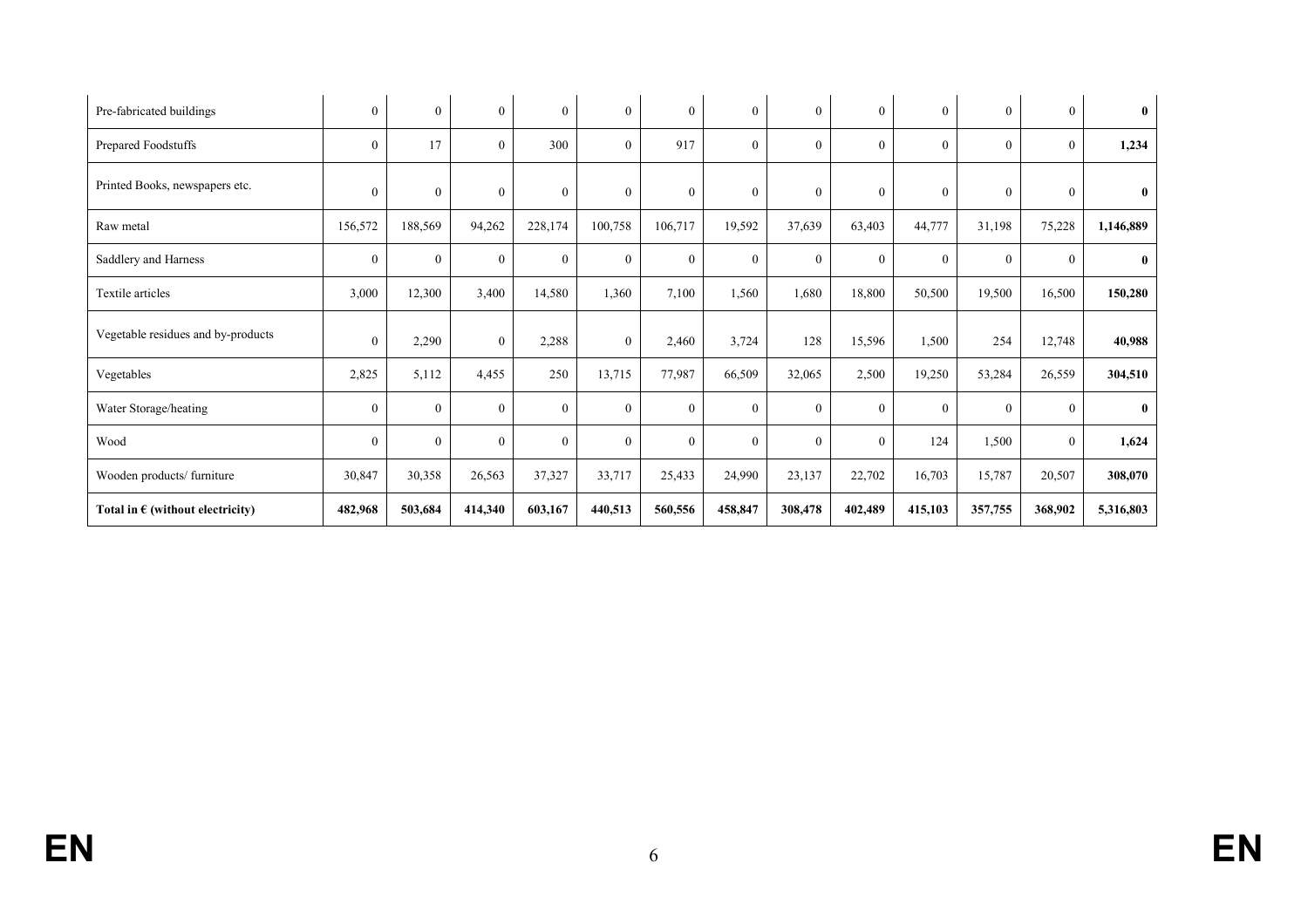## **Annex II:**

## **Value of goods crossing the Green Line reported by the authorities of the Republic of Cyprus for 2011**

|                     | Total      | Total                 |  |  |  |  |
|---------------------|------------|-----------------------|--|--|--|--|
|                     |            | (without electricity) |  |  |  |  |
| January             | 501,114    | 501,114               |  |  |  |  |
| February            | 374,887    | 374,887               |  |  |  |  |
| March               | 379,231    | 379,231               |  |  |  |  |
| April               | 585,290    | 585,290               |  |  |  |  |
| May                 | 467,012    | 467,012               |  |  |  |  |
| June                | 459,083    | 459,083               |  |  |  |  |
| July                | 413,550    | 413,550               |  |  |  |  |
| August              | 312,761    | 312,761               |  |  |  |  |
| September           | 11,938,475 | 360,802               |  |  |  |  |
| October             | 8,738,666  | 327,301               |  |  |  |  |
| November            | 2,851,307  | 321,882               |  |  |  |  |
| December            | 1,902,123  | 324,541               |  |  |  |  |
| TOTAL in $\epsilon$ | 28,923,500 | 4,827,454             |  |  |  |  |

Source: table based on data received from the Cyprus Chamber of Commerce and Industry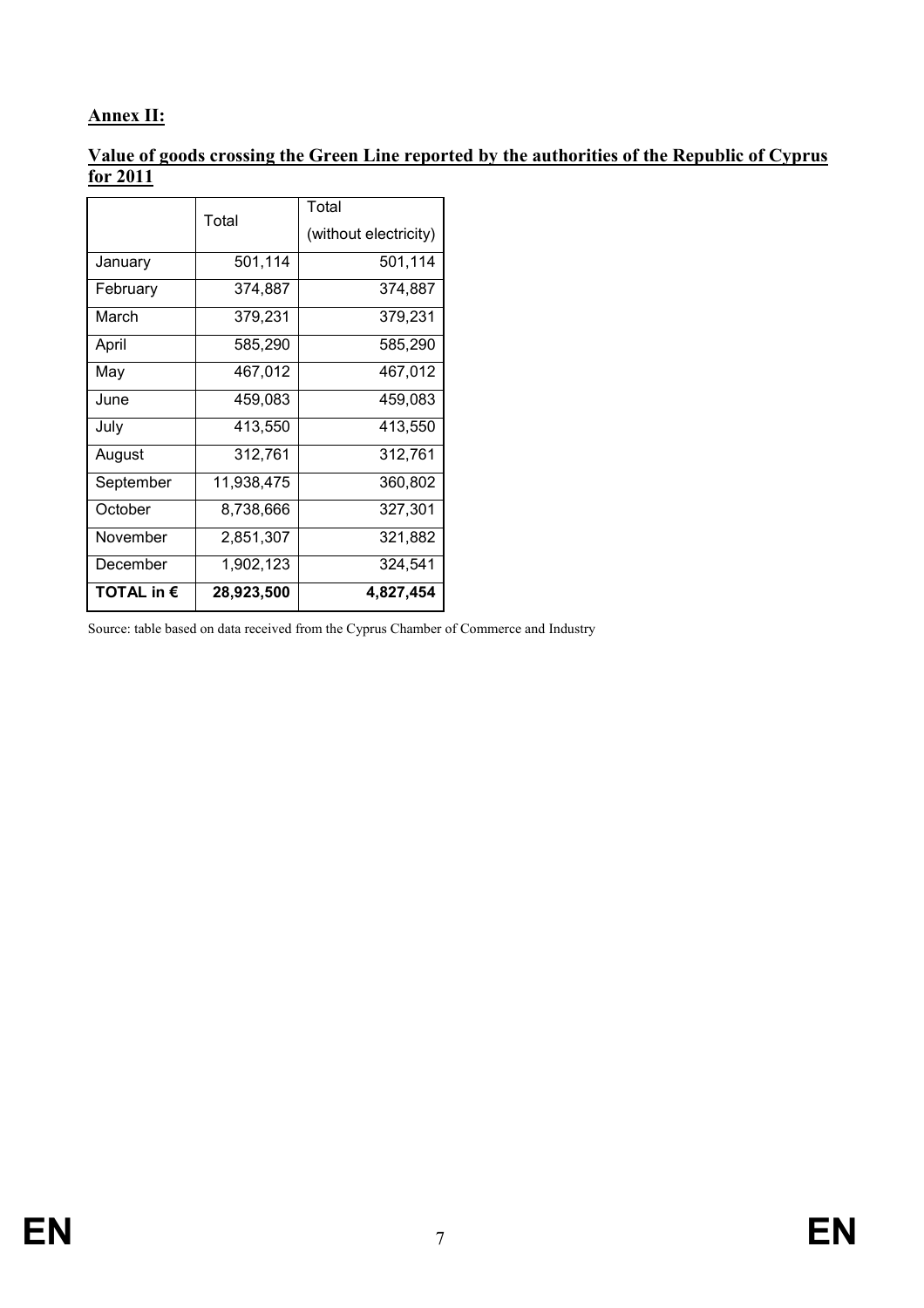## **Annex III:**

#### **Value of goods which crossed the Green Line (without electricity) and value of goods for which accompanying documents were issued by the Turkish Cypriot Chamber of Commerce**



Source: goods effectively crossed – table based on data received from the Cyprus Chamber of Commerce and Industry

#### **Value of goods which crossed the Green Line (with electricity) and value of goods for which accompanying documents were issued by the Turkish Cypriot Chamber of Commerce**



Source: goods effectively crossed – table based on data received from the Cyprus Chamber of Commerce and Industry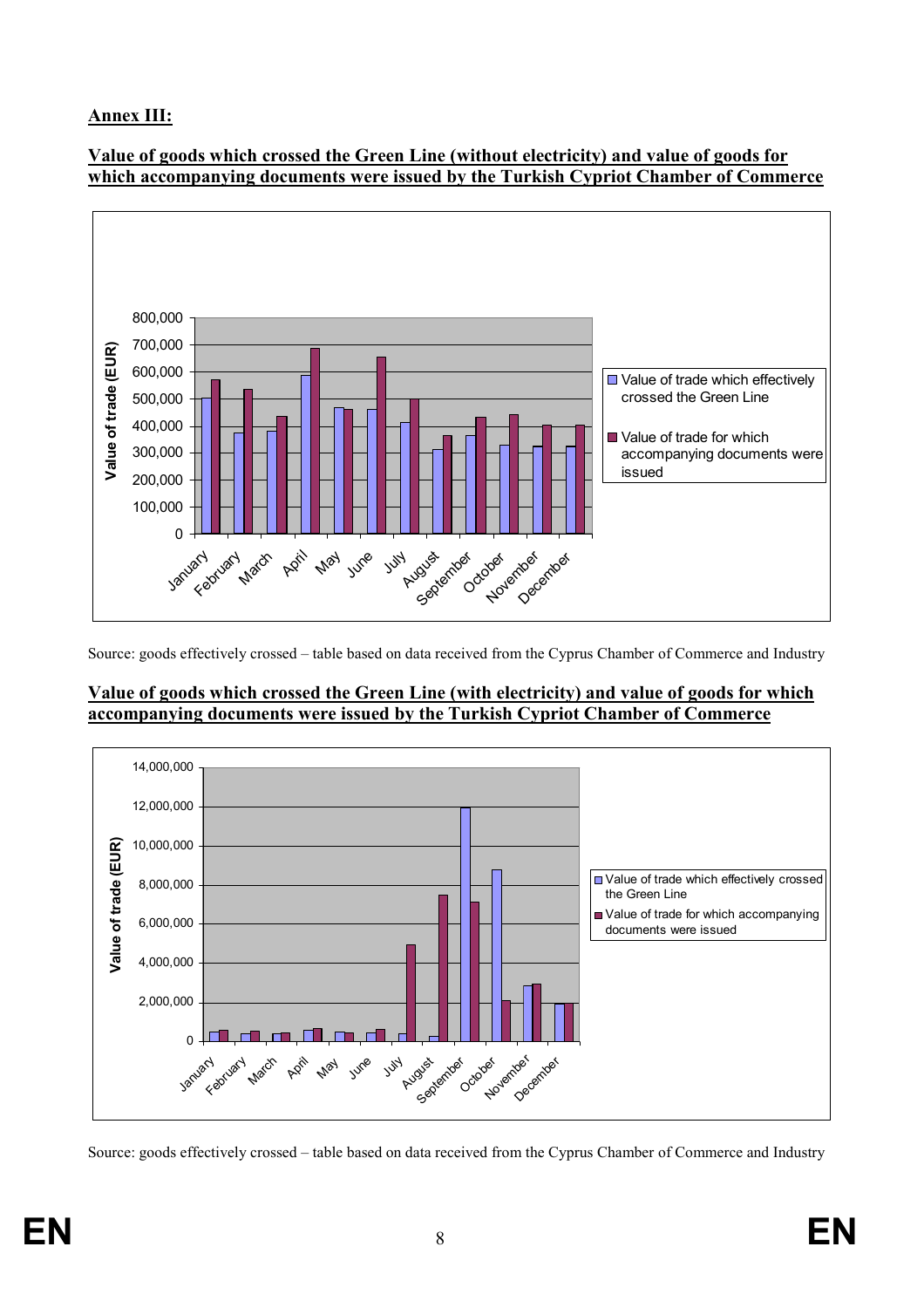## **Annex IV:**

## **Most traded products without electricity**



| Marbles, stones,   |           |      |
|--------------------|-----------|------|
| bricks             | 703,043   | 15%  |
| fresh fish         | 1,015,207 | 21%  |
| building materials | 121,031   | 3%   |
| plastics           | 920,049   | 19%  |
| raw metal scraps   | 1,055,064 | 22%  |
| furniture          | 448,209   | 9%   |
| vegetables         | 189,179   | 4%   |
| others             | 375,672   | 8%   |
| total              | 4,827,454 | 100% |

Source: table based on data received from the Cyprus Permanent Representation to the EU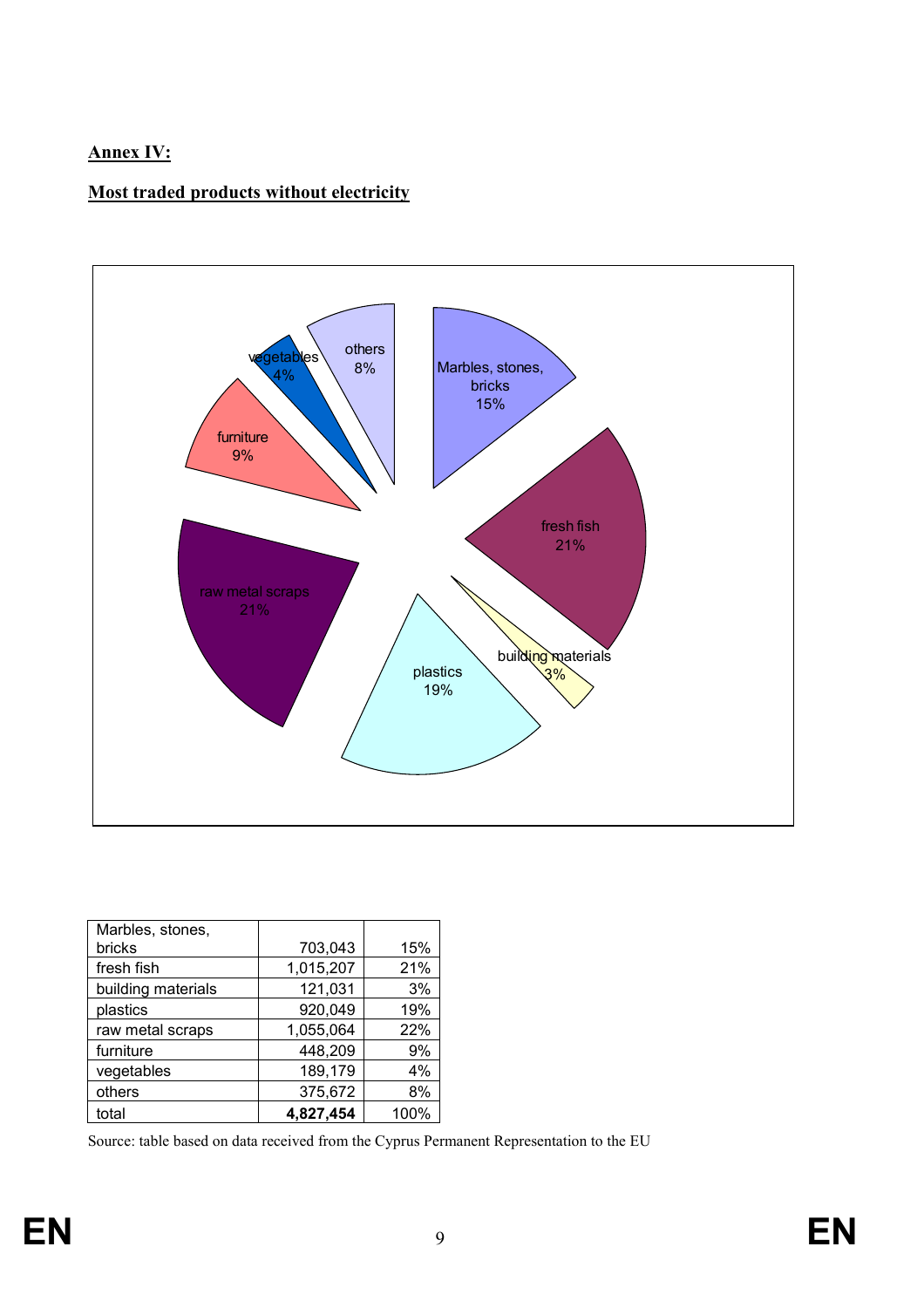## **Most traded products with electricity**



- Marbles, stones, bricks  $\Box$  fresh fish  $\Box$ building materials  $\Box$  plastics **P** raw metal scraps  $\Box$ furniture  $\Box$  vegetables  $\overline{\square}$  others
- $\vert$  electricity

| Marbles, stones,<br>bricks | 703,043    | 2.4%  |
|----------------------------|------------|-------|
| fresh fish                 | 1,015,207  | 3.5%  |
| building materials         | 121,031    | 0.4%  |
| plastics                   | 920,049    | 3.2%  |
| raw metal scraps           | 1,055,064  | 3.6%  |
| furniture                  | 448,209    | 1.5%  |
| vegetables                 | 189,179    | 0.7%  |
| others                     | 375,672    | 1.3%  |
| electricity                | 24,085,775 | 83.3% |
| total                      | 28,923,500 | 100%  |

Source: table based on data received from the Cyprus Permanent Representation to the EU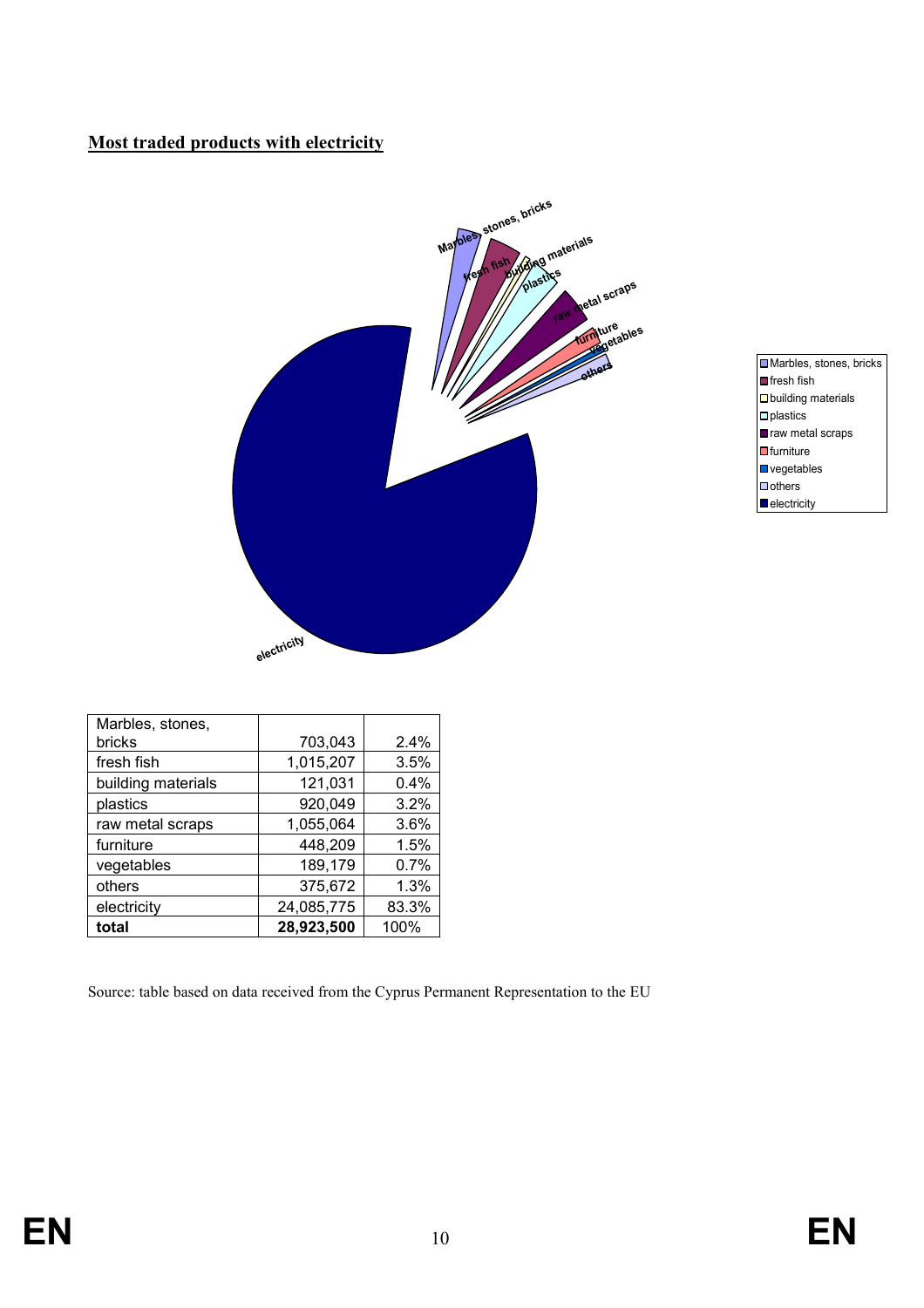#### **Annex V:**

## **Development of most traded goods in 2011 (highest value) without electricity**



Source: Graph based on data received from the Turkish Cypriot Chamber of Commerce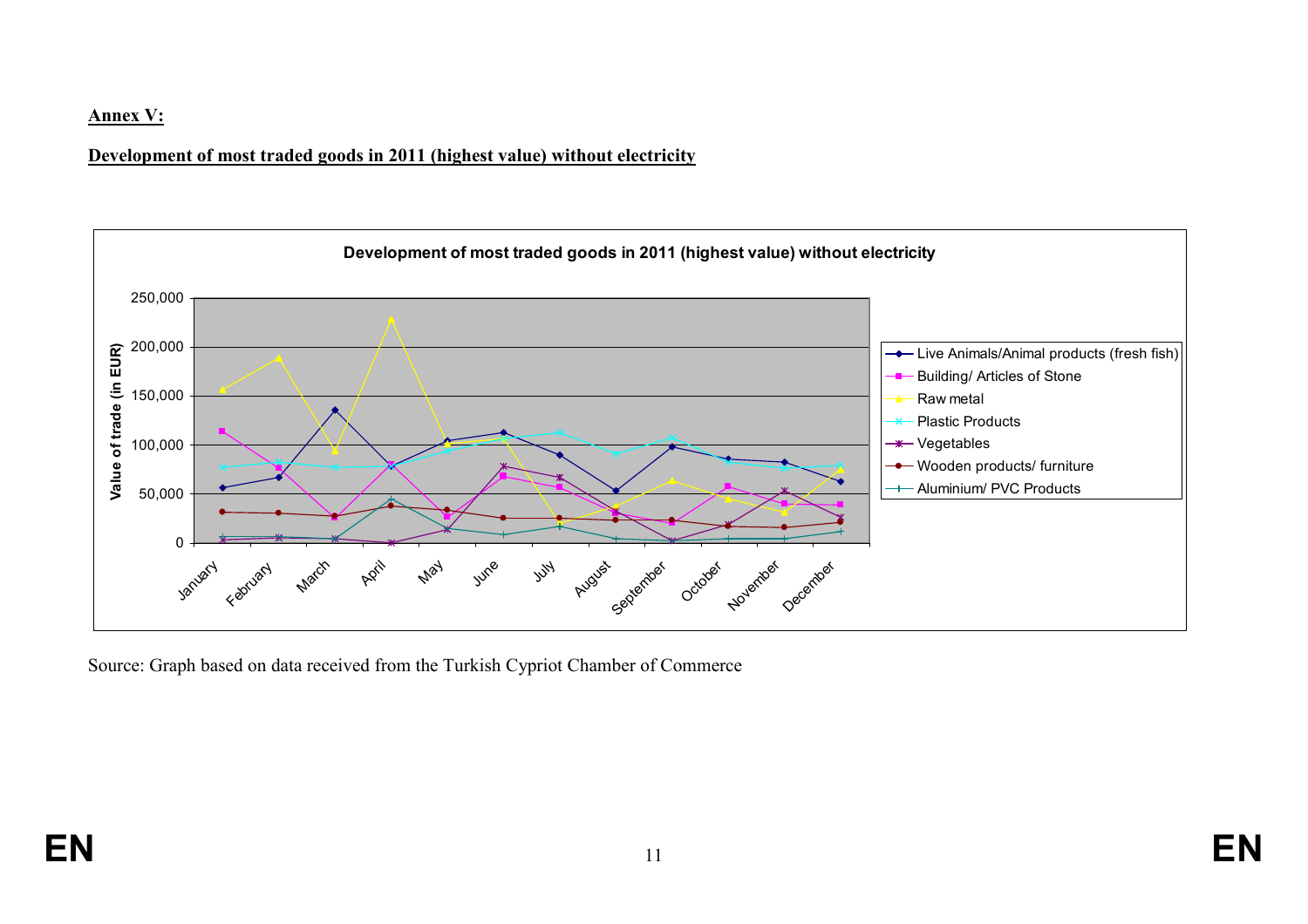**Development of most traded goods in 2011 (highest value) with electricity**



Source: Graph based on data received from the Turkish Cypriot Chamber of Commerce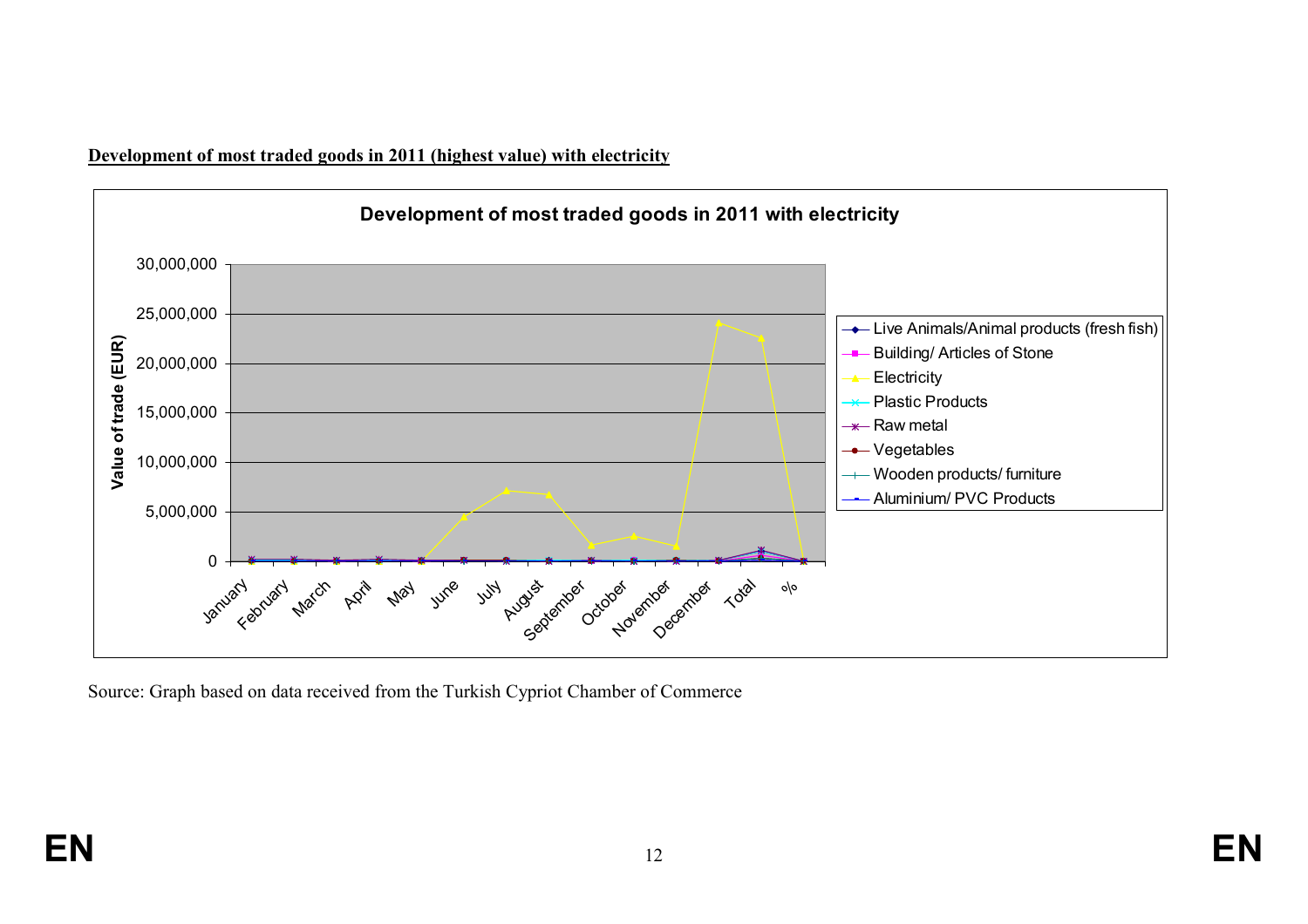### **Annex VI**

# **REPUBLIC OF CYPRUS**

## **ILLEGAL IMMIGRATION STATISTICAL DATA**

# **FOR THE PERIOD 01/01/2011-31/12/2011**

| <b>MONTH /YEAR</b> |                                                     | <b>ILLEGAL IMMIGRANTS</b>             |                                      |                                                | <b>ILLEGAL IMMIGRANTS</b>                 |                                      | <b>ILLEGAL IMMIGRANTS</b>                |
|--------------------|-----------------------------------------------------|---------------------------------------|--------------------------------------|------------------------------------------------|-------------------------------------------|--------------------------------------|------------------------------------------|
|                    | from the areas in which the Republic of Cyprus DOES | <b>NOT exercise effective control</b> |                                      | from the areas in which the Republic of Cyprus | exercises effective control               |                                      | from the British Sovereign Base<br>Areas |
|                    | NOT APPLIED<br>FOR ASYLUM                           | <b>APPLIED FOR</b><br><b>ASYLUM</b>   | <b>VOLUNTARY</b><br><b>DEPARTURE</b> | NOT APPLIED<br>FOR ASYLUM                      | <b>APPLIED</b><br><b>FOR</b><br>ASYLUM(5) | <b>VOLUNTARY</b><br><b>DEPARTURE</b> | (7)                                      |
|                    | (1)                                                 | (2)                                   | (3)                                  | (4)                                            |                                           | (6)                                  |                                          |
| <b>January</b>     | 20                                                  | 56                                    | 49                                   | $\theta$                                       | $\boldsymbol{0}$                          | $\boldsymbol{0}$                     | $\theta$                                 |
| February           | 24                                                  | 29                                    | 40                                   | $\overline{0}$                                 | $\overline{0}$                            | $\overline{0}$                       | $\theta$                                 |
| March              | 26                                                  | 36                                    | 64                                   | $\overline{0}$                                 | $\boldsymbol{0}$                          | $\boldsymbol{0}$                     | $\overline{2}$                           |
| April              | 17                                                  | 36                                    | 41                                   |                                                | $\boldsymbol{0}$                          | $\overline{0}$                       | 6                                        |
| <b>May</b>         | 18                                                  | 39                                    | 48                                   | $\theta$                                       | $\boldsymbol{0}$                          | $\theta$                             | $\theta$                                 |
| June               | 19                                                  | 39                                    | 53                                   | $\overline{0}$                                 | $\boldsymbol{0}$                          | $\theta$                             | $\overline{2}$                           |
| July               | 10                                                  | 14                                    | 85                                   | $\mathbf{0}$                                   | $\boldsymbol{0}$                          | $\overline{0}$                       | $\overline{2}$                           |
| <b>August</b>      | 17                                                  | 27                                    | 49                                   | $\boldsymbol{0}$                               | $\boldsymbol{0}$                          | $\boldsymbol{0}$                     | $\overline{2}$                           |
| September          | 20                                                  | 36                                    | 37                                   | $\theta$                                       | $\boldsymbol{0}$                          | $\theta$                             | $\theta$                                 |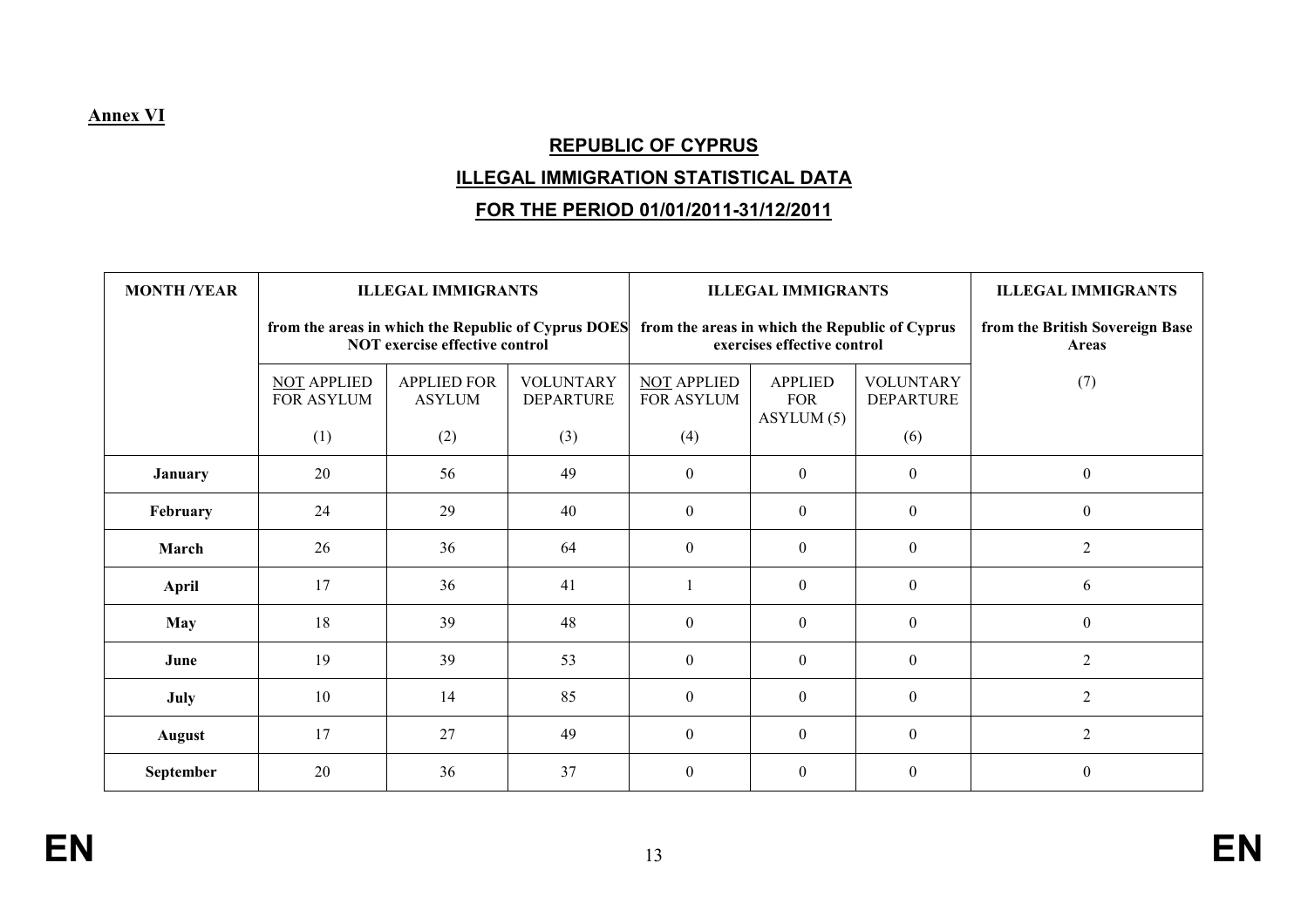| October            | 25                                        | 52                                  | 60  | $\mathbf{0}$ | $\mathbf{0}$                          | $\mathbf{0}$     | $\overline{4}$                 |  |  |
|--------------------|-------------------------------------------|-------------------------------------|-----|--------------|---------------------------------------|------------------|--------------------------------|--|--|
| November           | 27                                        | 26                                  | 68  | $\mathbf{0}$ | $\mathbf{0}$                          | $\mathbf{0}$     | $\boldsymbol{0}$               |  |  |
| <b>December</b>    | 23                                        | 27                                  | 54  | $\theta$     | $\boldsymbol{0}$                      | $\boldsymbol{0}$ | $\boldsymbol{0}$               |  |  |
| <b>TOTAL</b>       | 246                                       | 417                                 | 648 |              | $\bf{0}$                              | $\mathbf{0}$     | 18                             |  |  |
| <b>TOTAL</b>       |                                           | 1311                                |     |              |                                       | 18               |                                |  |  |
|                    |                                           | (total number of $1+2+3$ ) (98,57%) |     |              | (total number of $4+5+6$ ) $(0,08\%)$ |                  | (total number of 7) $(1,35\%)$ |  |  |
| <b>GRAND TOTAL</b> |                                           |                                     |     | 1330         |                                       |                  |                                |  |  |
|                    |                                           |                                     |     |              |                                       |                  |                                |  |  |
|                    | (total number of $1+2+3+4+5+6+7$ ) (100%) |                                     |     |              |                                       |                  |                                |  |  |

**SOURCE:** Police Aliens & Immigration Unit, 26/01/2012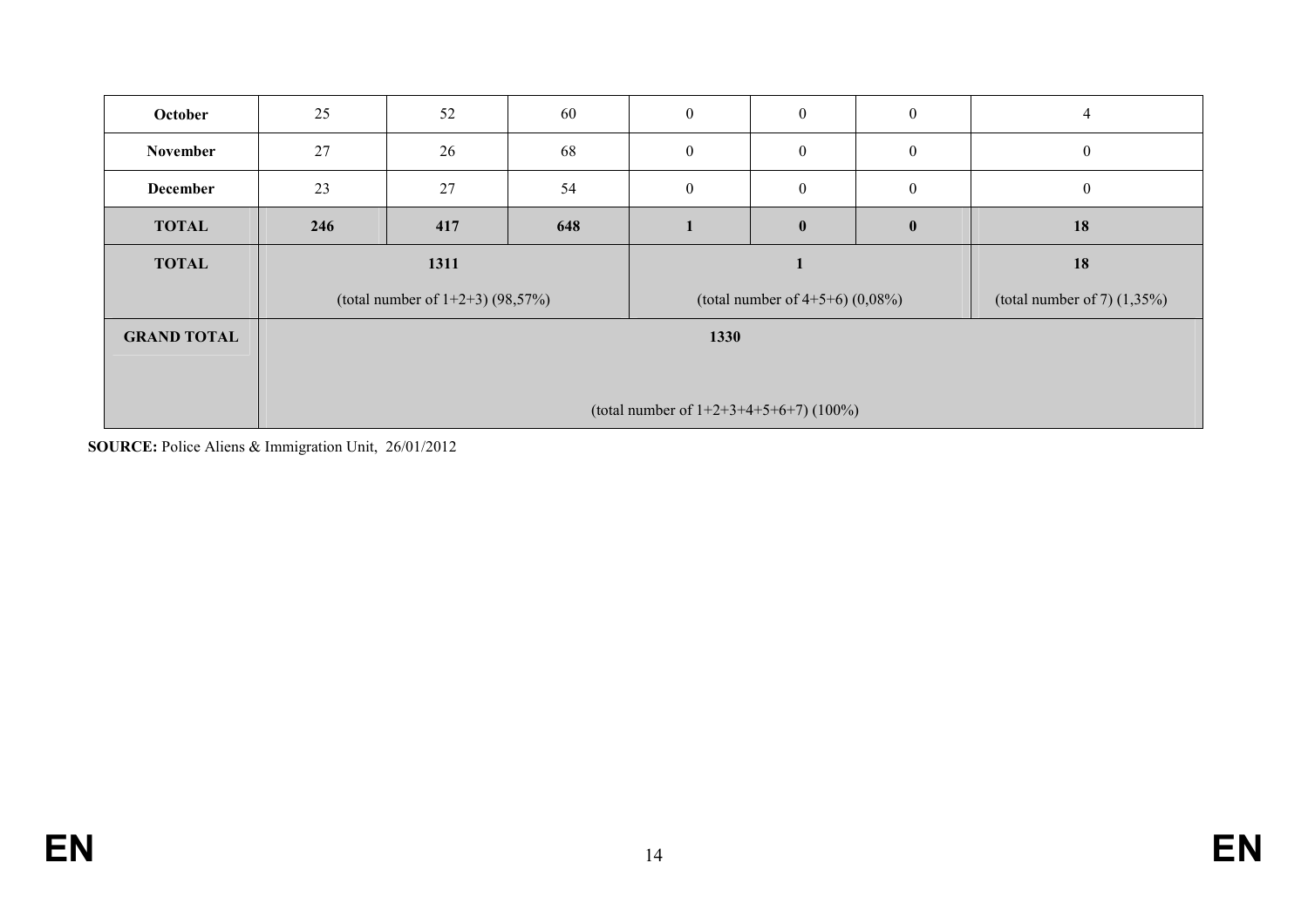## **Movement of Greek Cypriots and Turkish Cypriots and vehicles across the crossing points as per Council Regulation no.866/04 (01/01/2011 - 31/12/2011)<sup>1</sup>**

|              |                                  | <b>MOVEMENTS OF PERSONS</b>        |              |                               |                               | <b>MOVEMENTS OF VEHICLES</b> |
|--------------|----------------------------------|------------------------------------|--------------|-------------------------------|-------------------------------|------------------------------|
| <b>MONTH</b> | <b>GREEK-</b><br><b>CYPRIOTS</b> | <b>TURKISH-</b><br><b>CYPRIOTS</b> | <b>TOTAL</b> | <b>VEHICLES</b><br><b>GCs</b> | <b>VEHICLES</b><br><b>TCs</b> | <b>TOTAL</b>                 |
| 01/2011      | 48476                            | 74718                              | 123194       | 16851                         | 27084                         | 43935                        |
| 02/2011      | 46458                            | 81358                              | 127816       | 16247                         | 27543                         | 43790                        |
| 03/2011      | 55195                            | 87499                              | 142694       | 19117                         | 31749                         | 50866                        |
| 04 / 2011    | 60672                            | 77257                              | 137929       | 18613                         | 28529                         | 47142                        |
| 05 / 2011    | 52231                            | 82695                              | 134926       | 17573                         | 30621                         | 48194                        |
| 06 / 2011    | 56111                            | 80858                              | 136969       | 19989                         | 29893                         | 49882                        |
| 07 / 2011    | 57389                            | 79806                              | 137195       | 20355                         | 32834                         | 53189                        |
| 08/2011      | 62489                            | 79623                              | 142112       | 21719                         | 30826                         | 52545                        |
| 09/2011      | 41701                            | 73401                              | 115102       | 14014                         | 28680                         | 42694                        |
| 10/2011      | 53862                            | 73126                              | 126988       | 17567                         | 27990                         | 45557                        |
| 11/2011      | 39676                            | 70746                              | 110422       | 13038                         | 25207                         | 38245                        |
| 12/2011      | 47146                            | 76702                              | 123848       | 15794                         | 27269                         | 43063                        |
| <b>TOTAL</b> | 621406                           | 937789                             | 1559195      | 210877                        | 348225                        | 559102                       |

**Source:** Police Headquarters, Operations Branch, 06/02/2012

 $\overline{a}$ 

<sup>&</sup>lt;sup>1</sup> Crossings of persons via the Limnitis crossing point are counted in order to provide the total number. However, the crossing point of Limnitis is not regulated by and does not fall under the Green Line Regulation.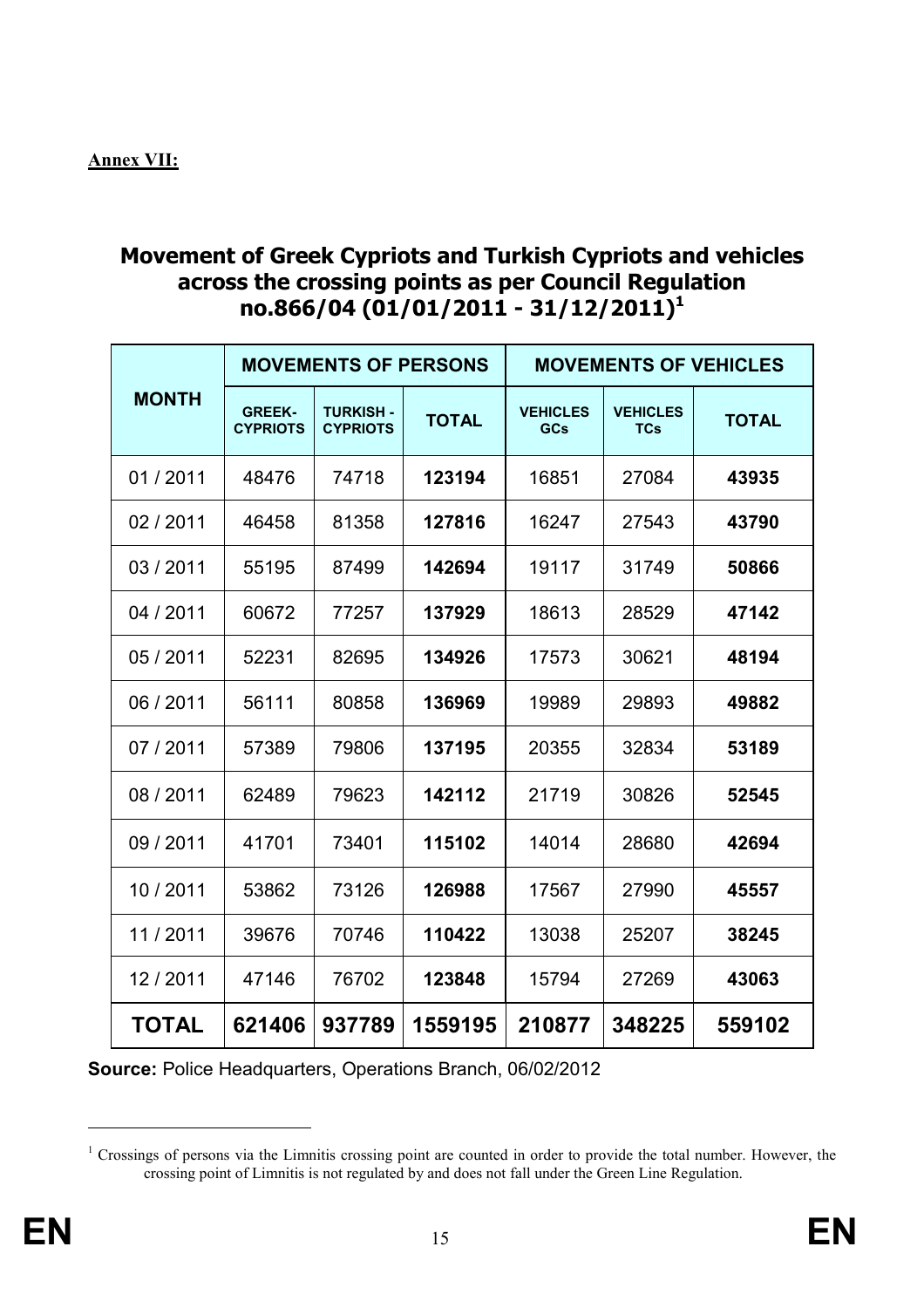## **COUNTRIES OF ORIGIN OF APPREHENDED ILLEGAL IMMIGRANTS**

# **WITH A VISA OR A STAMP IN THEIR PASSPORT FROM TURKEY OR so-called "TRNC"**

## **January 2011- December 2011**

| <b>Country of Citizenship</b> | TOTAI | <b>ENTRY / EXIT</b><br><b>STAMPS FROM</b><br><b>TURKEY</b> | ENTRY / EXIT<br><b>STAMPS FROM</b><br>"PSEUDO-STATE" | <b>VISA ISSUED FROM</b><br><b>TURKEY VALID</b><br><b>ALSO FOR</b><br>"PSEUDO-STATE" | <b>VISA/RESIDENCE</b><br><b>PERMIT ISSUED</b><br><b>FROM "PSEUDO-</b><br>STATE" |
|-------------------------------|-------|------------------------------------------------------------|------------------------------------------------------|-------------------------------------------------------------------------------------|---------------------------------------------------------------------------------|
| Syrian Arab Republic          | 398   | 275                                                        | 96                                                   | 27                                                                                  | $\mathbf{0}$                                                                    |
| Iran (Islamic Republic of)    | 180   | 83                                                         | 93                                                   | 4                                                                                   | 0                                                                               |
| Georgia                       | 150   | 81                                                         | 64                                                   | 5                                                                                   | 0                                                                               |
| Moldova, Republic of          | 135   | 38                                                         | 80                                                   | 17                                                                                  | $\Omega$                                                                        |
| Iraq                          | 113   | 47                                                         | 39                                                   | 27                                                                                  | $\mathbf{0}$                                                                    |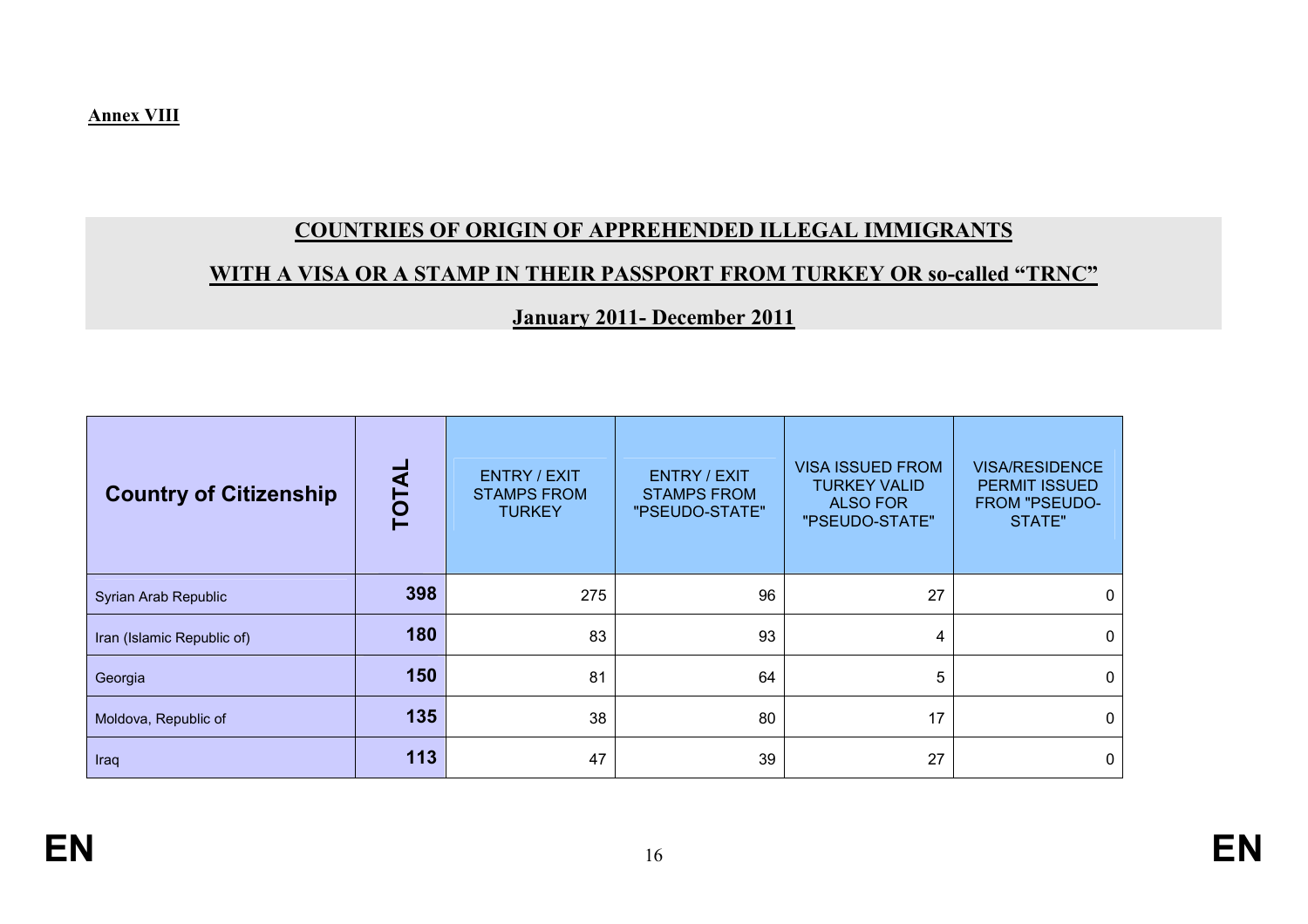| Ukraine                         | 81 | 29 | 46 | 6              | $\mathbf{0}$ |
|---------------------------------|----|----|----|----------------|--------------|
| Bangladesh                      | 72 | 17 | 42 | 13             | $\mathbf{0}$ |
| Pakistan                        | 69 |    | 61 |                | 0            |
| Jordan                          | 54 | 19 | 31 | 4              | 0            |
| China (including Hong Kong)     | 42 | 7  | 29 | 6              | $\mathbf{0}$ |
| India                           | 32 | 4  | 27 |                | $\mathbf{0}$ |
| Palestinian Territory, Occupied | 32 | 15 | 15 | $\overline{2}$ | $\Omega$     |
| Armenia                         | 29 | 14 | 13 | 2              | $\mathbf{0}$ |
| Uzbekistan                      | 24 | 13 | 11 | 0              | $\mathbf{0}$ |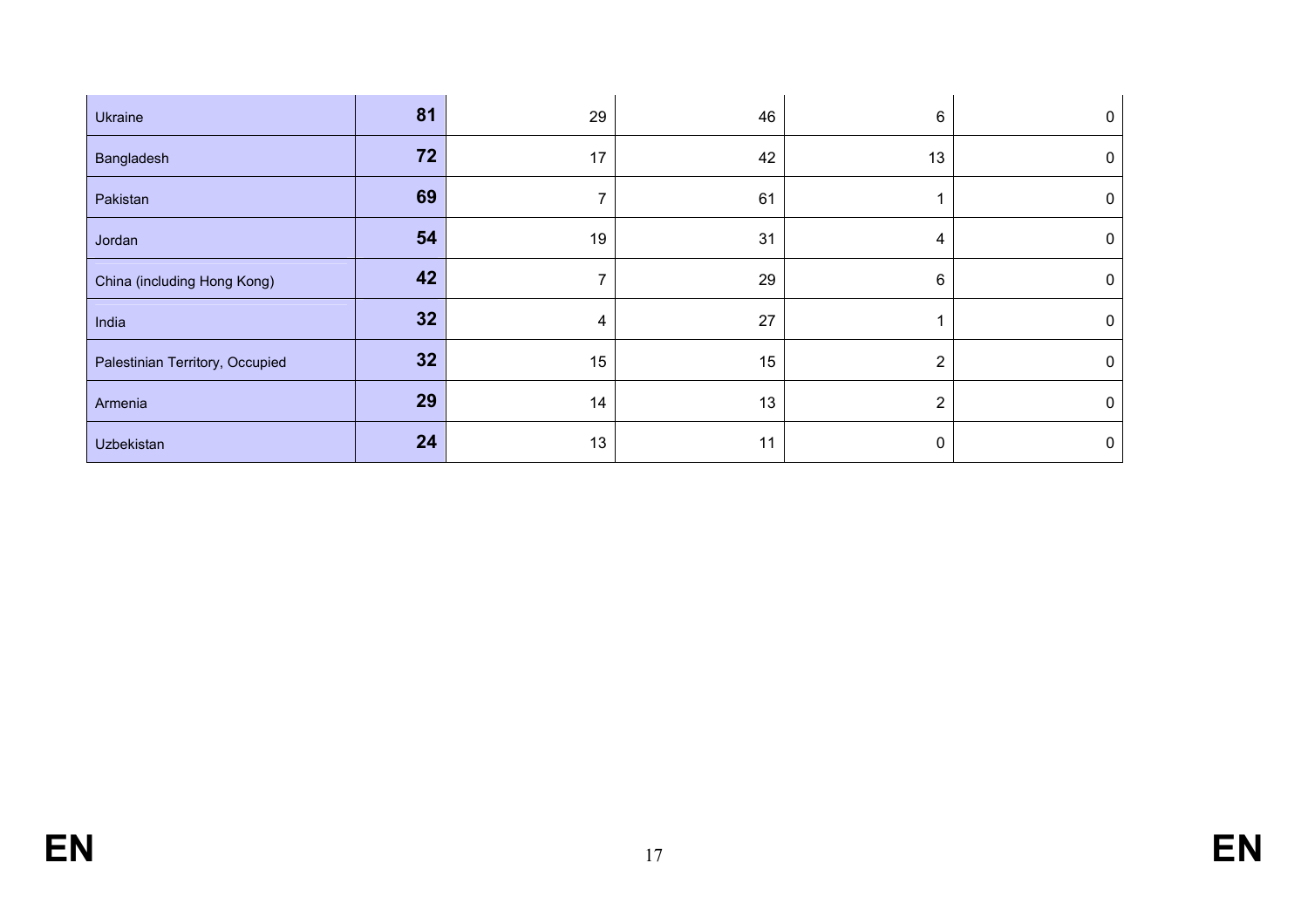| <b>Country of Citizenship</b> | <b>TOTAL</b>            | <b>ENTRY/EXIT</b><br><b>STAMPS FROM</b><br><b>TURKEY</b> | "ENTRY/EXIT<br><b>STAMPS" FROM</b><br>so-called "TRNC" | <b>VISA ISSUED</b><br><b>FROM TURKEY</b><br><b>VALID ALSO</b><br><b>FOR so-called</b><br>"TRNC" | "VISA/RESIDENCE<br><b>PERMIT" ISSUED</b><br><b>FROM so-called</b><br>"TRNC" |
|-------------------------------|-------------------------|----------------------------------------------------------|--------------------------------------------------------|-------------------------------------------------------------------------------------------------|-----------------------------------------------------------------------------|
| Egypt                         | 22                      | 10                                                       | 8                                                      | 4                                                                                               | $\Omega$                                                                    |
| Ghana                         | 18                      | 1                                                        | 16                                                     | 1                                                                                               | 0                                                                           |
| <b>Russian Federation</b>     | 17                      | 5                                                        | 10                                                     | $\overline{2}$                                                                                  | 0                                                                           |
| Sri Lanka                     | 16                      | $\overline{2}$                                           | 11                                                     | $\overline{2}$                                                                                  |                                                                             |
| Nigeria                       | 15                      | $\overline{2}$                                           | 9                                                      | 4                                                                                               | $\Omega$                                                                    |
| Cameroon                      | 13                      | 3                                                        | $\boldsymbol{9}$                                       | 1                                                                                               | 0                                                                           |
| Lebanon                       | 10                      | 5                                                        | 4                                                      | 1                                                                                               | $\Omega$                                                                    |
| Morocco                       | $\boldsymbol{8}$        | 4                                                        | 4                                                      | $\mathbf 0$                                                                                     | $\Omega$                                                                    |
| Dominican Republic            | 4                       | $\overline{2}$                                           | $\overline{2}$                                         | 0                                                                                               | 0                                                                           |
| Israel                        | 4                       | $\overline{2}$                                           | $\overline{2}$                                         | 0                                                                                               | 0                                                                           |
| <b>Turkey</b>                 | 4                       | $\overline{2}$                                           | $\overline{2}$                                         | $\Omega$                                                                                        | $\Omega$                                                                    |
| Kyrgyzstan                    | $\overline{\mathbf{3}}$ |                                                          | $\overline{2}$                                         | 0                                                                                               | 0                                                                           |